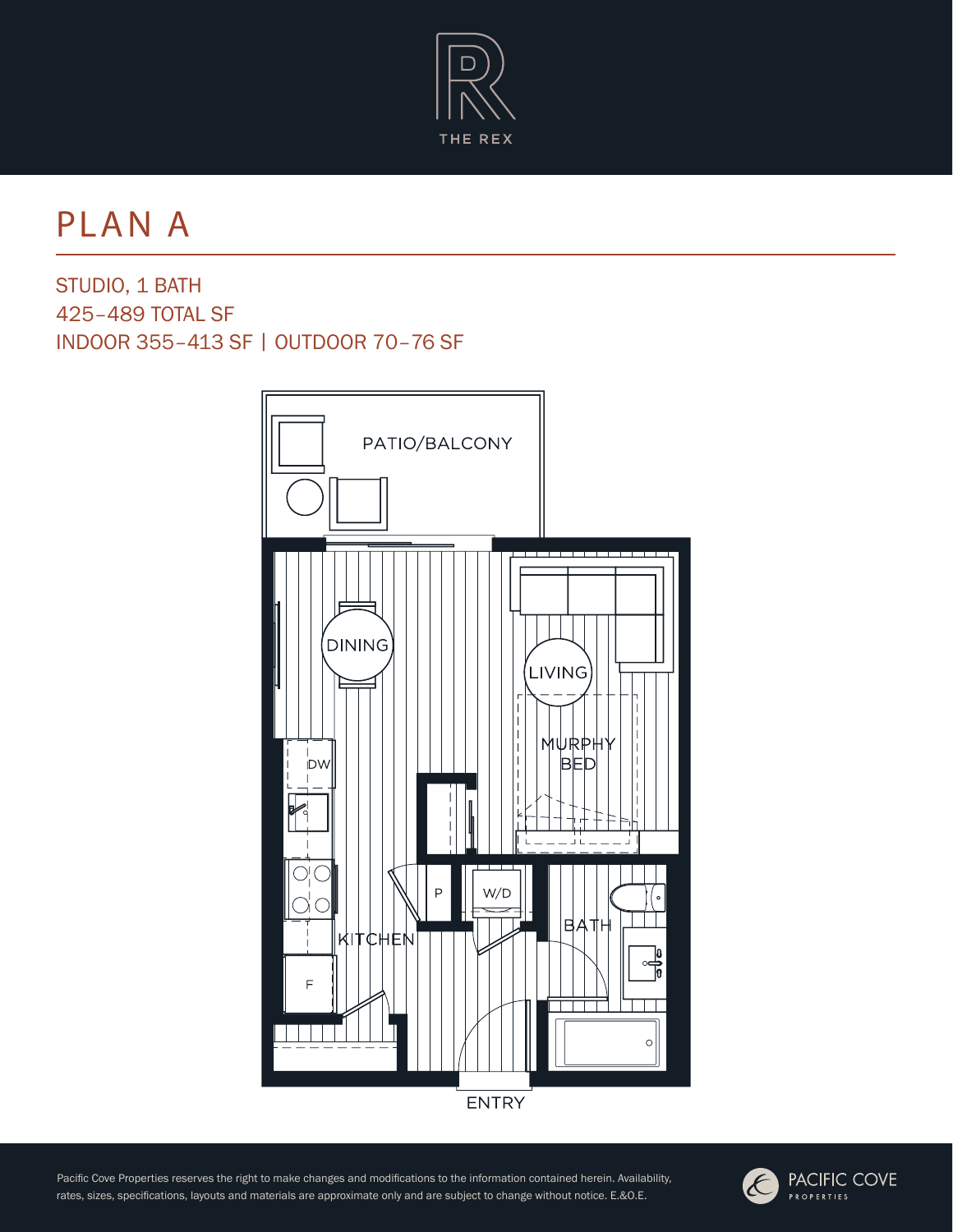

PLAN B

1 BEDROOM, 1 BATH 592–669 TOTAL SF INDOOR 533 SF | OUTDOOR 59–139 SF



**ENTRY** 

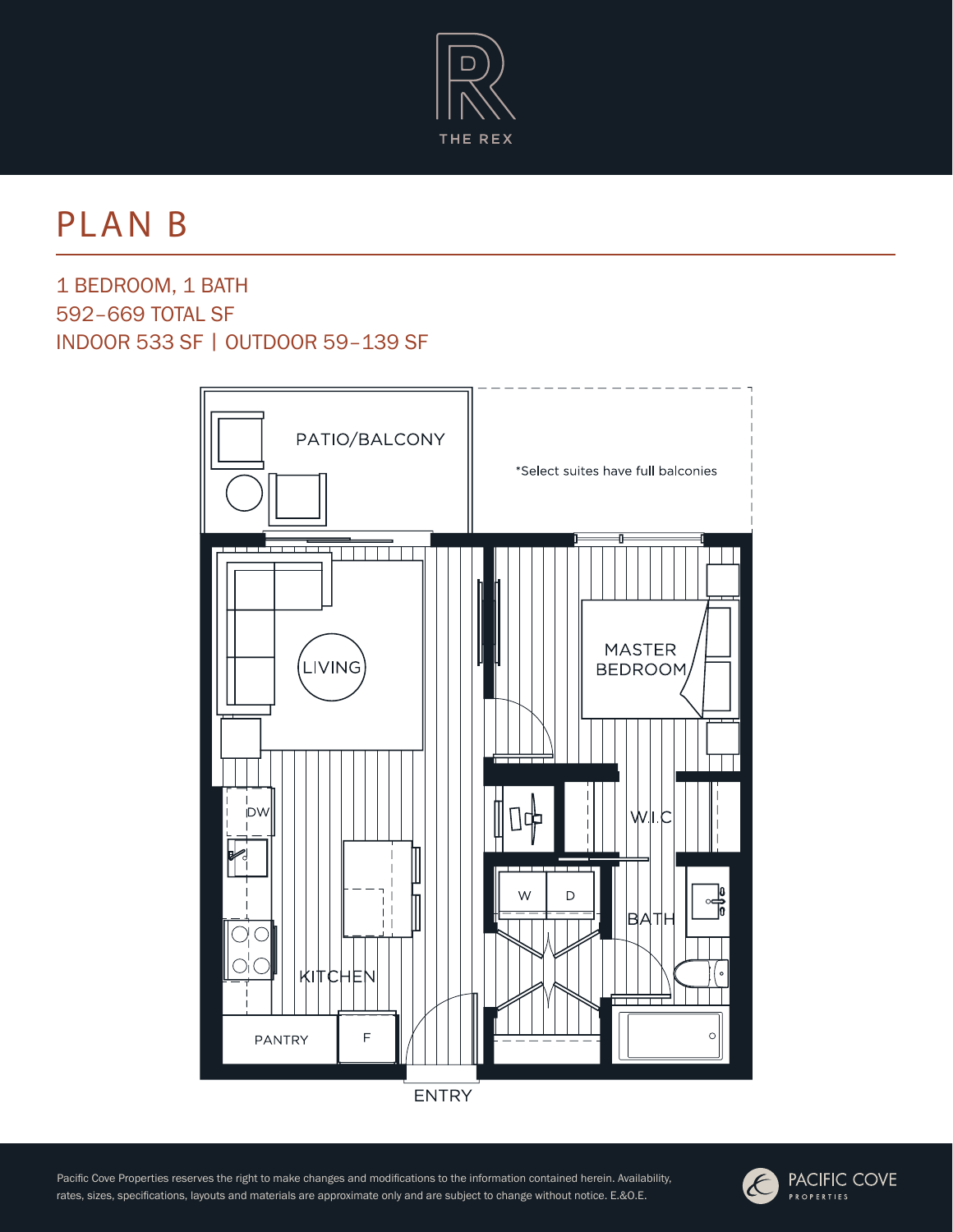

# PLAN C

1 BEDROOM + DEN, 1 BATH 742–765 TOTAL SF IINDOOR 670–693 SF | OUTDOOR 72 SF



\*Den dimensions and entry closet orientation vary slightly between suites

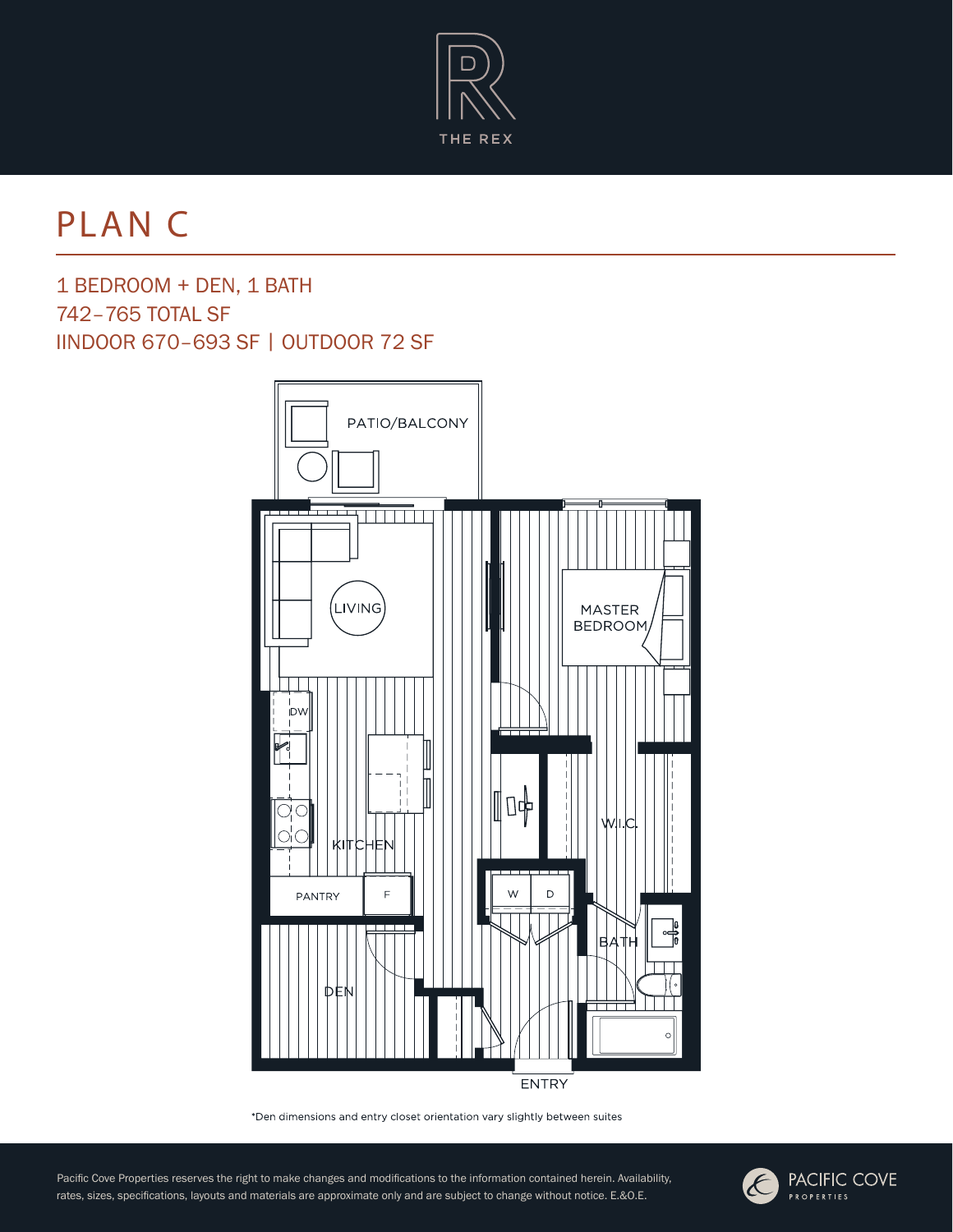

# PLAN C1

1 BEDROOM + DEN, 1 BATH 742–886 TOTAL SF INDOOR 689 SF | OUTDOOR 53–197 SF



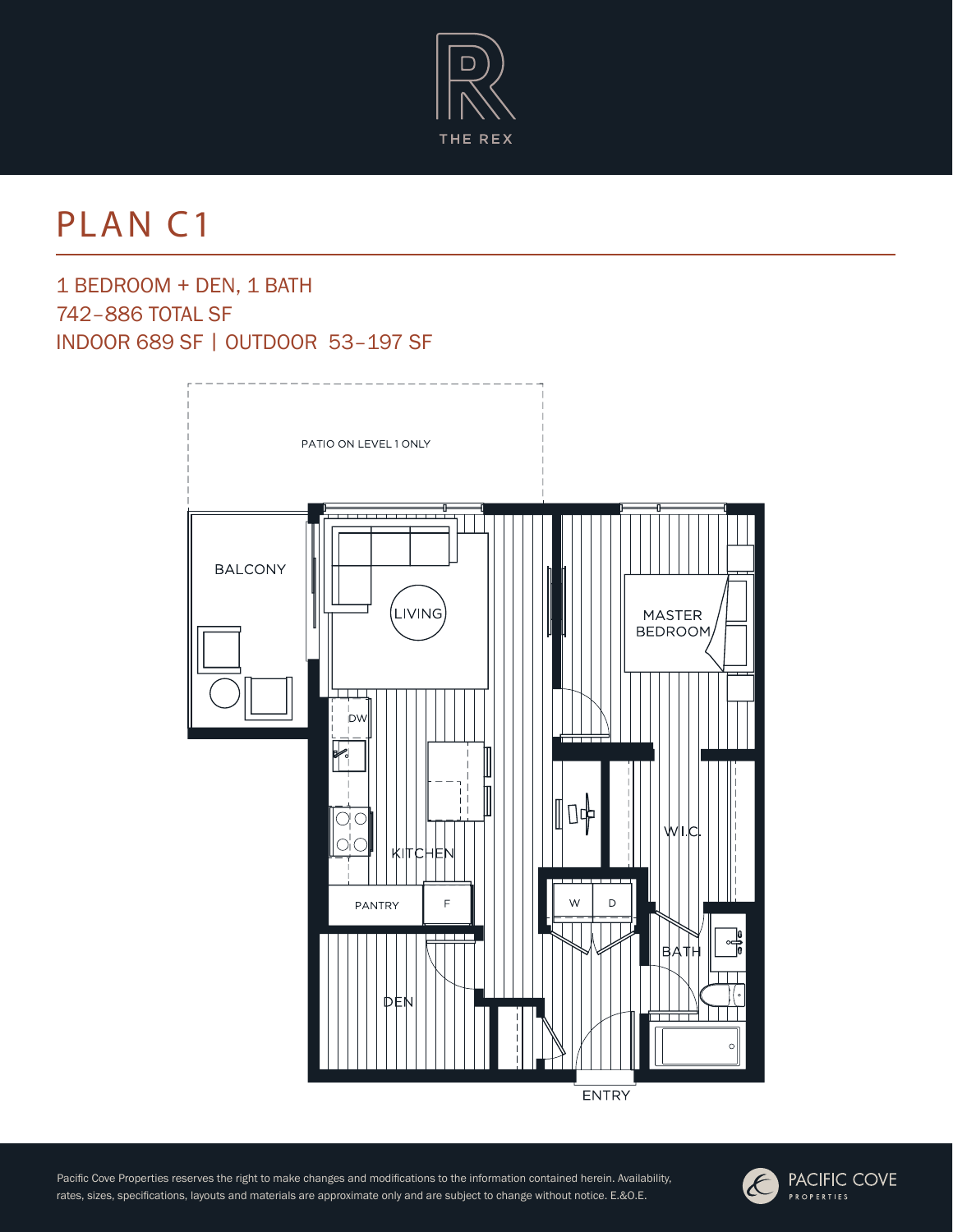

# PLAN C2

1 BEDROOM + DEN, 1 BATH 766 TOTAL SF INDOOR 694 SF | OUTDOOR 72 SF



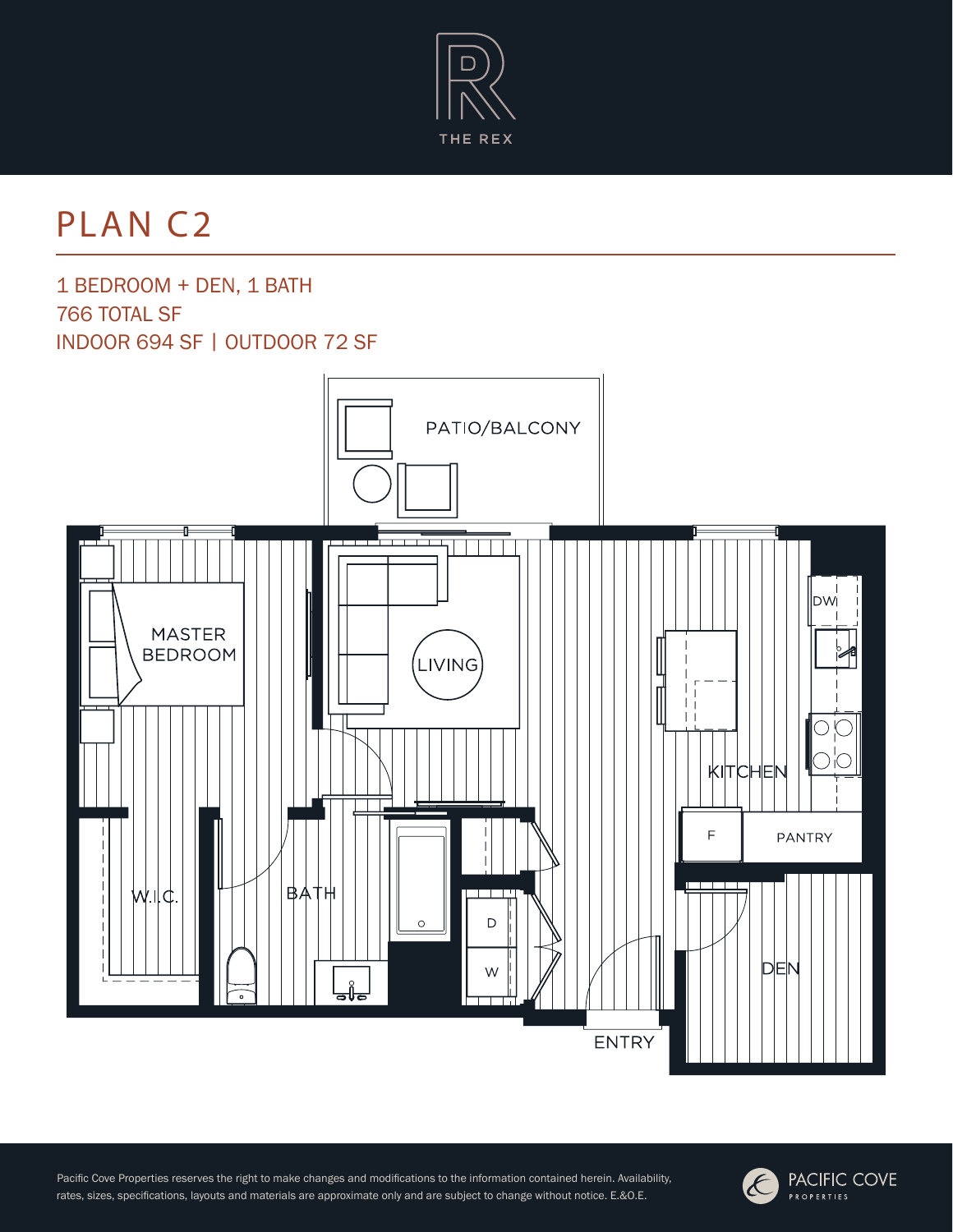

PLAN D

2 BEDROOM, 2 BATH 902–1,023 TOTAL SF INDOOR 826–910 SF | OUTDOOR 66–197 SF



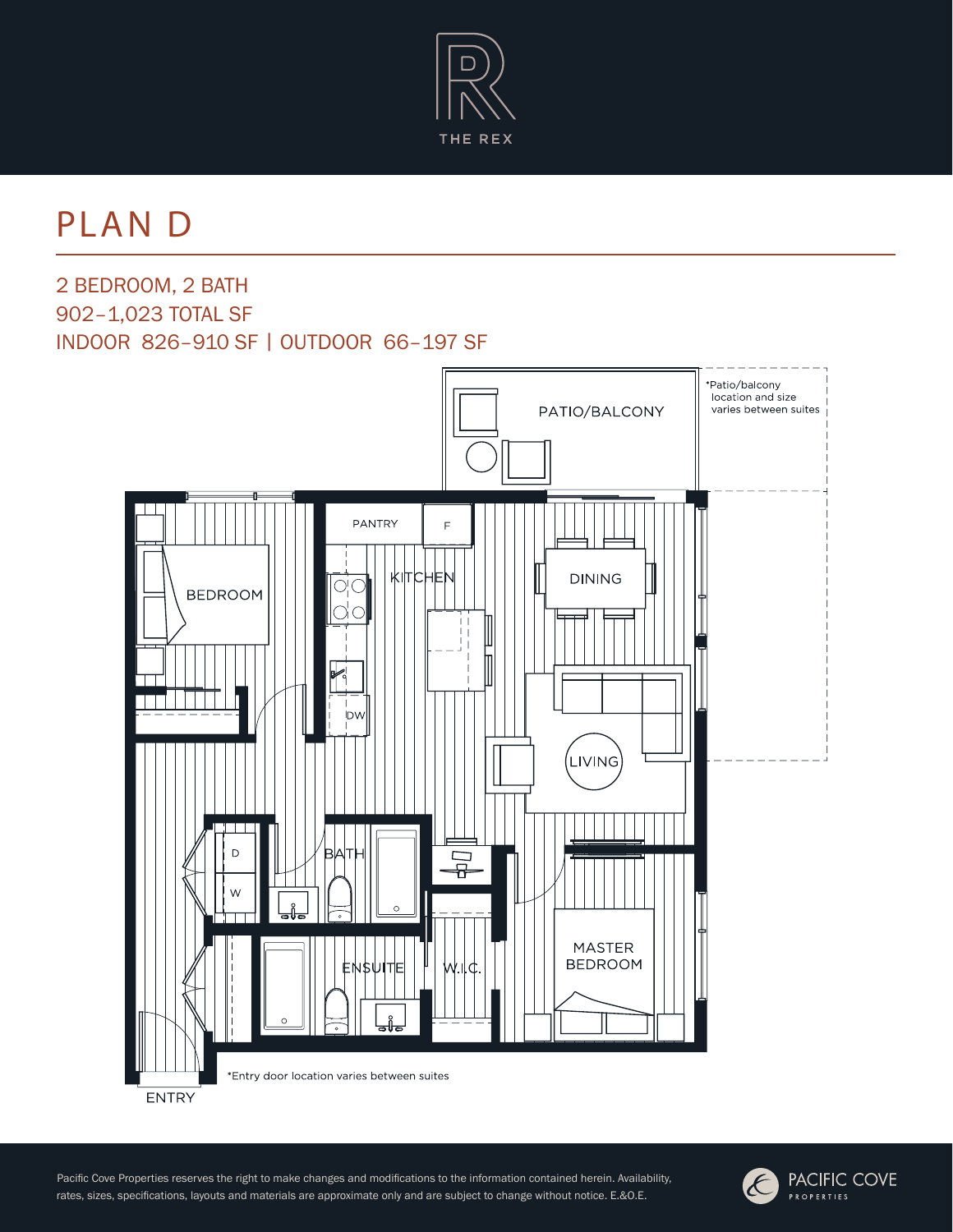

### PLAN D1

2 BEDROOM, 2 BATH 897 TOTAL SF INDOOR 826 SF | OUTDOOR 71 SF





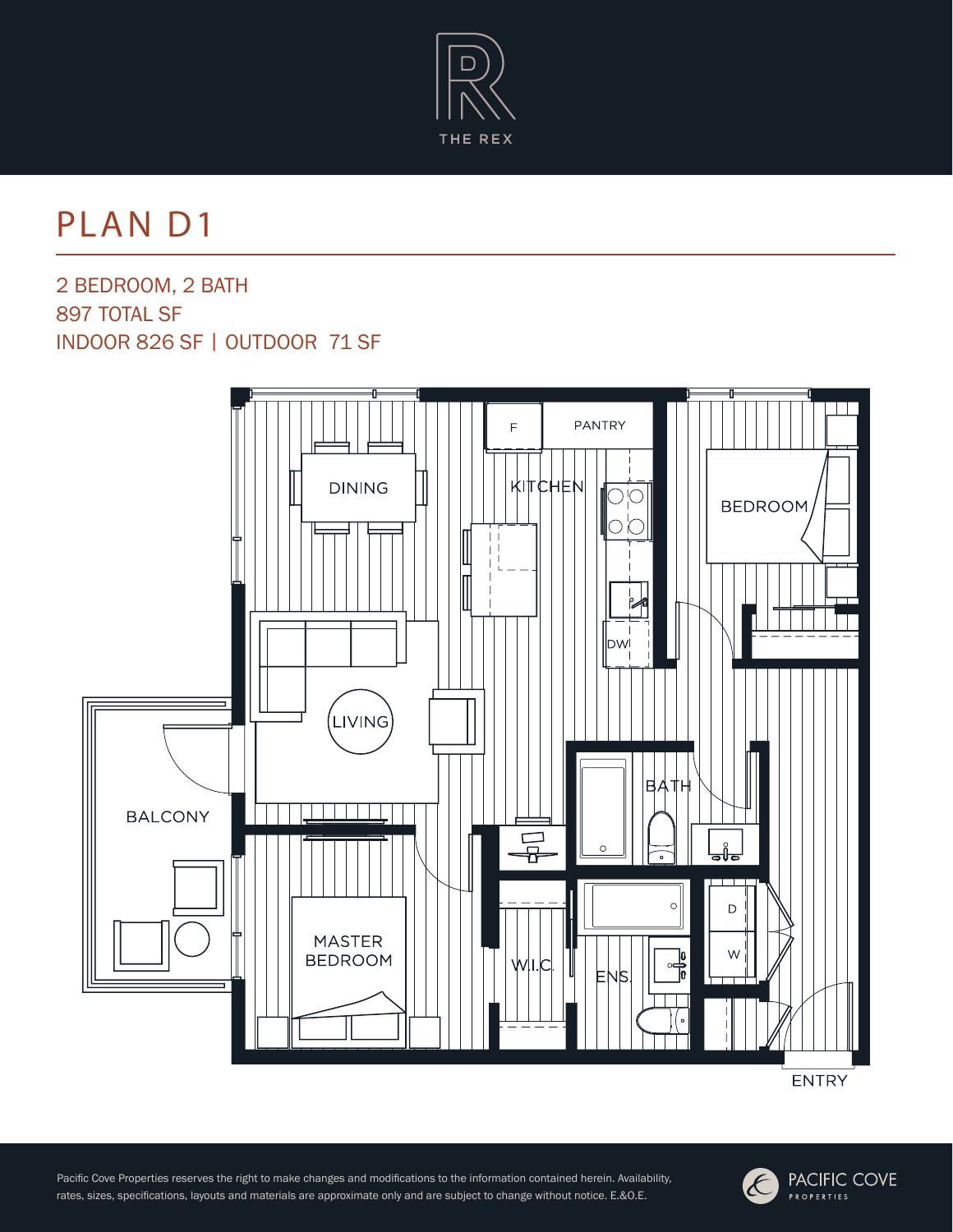

# PLAN D2

#### 2 BEDROOM, 2 BATH (ADAPTABLE) 899 TOTAL SF INDOOR 833 SF | OUTDOOR 66 SF